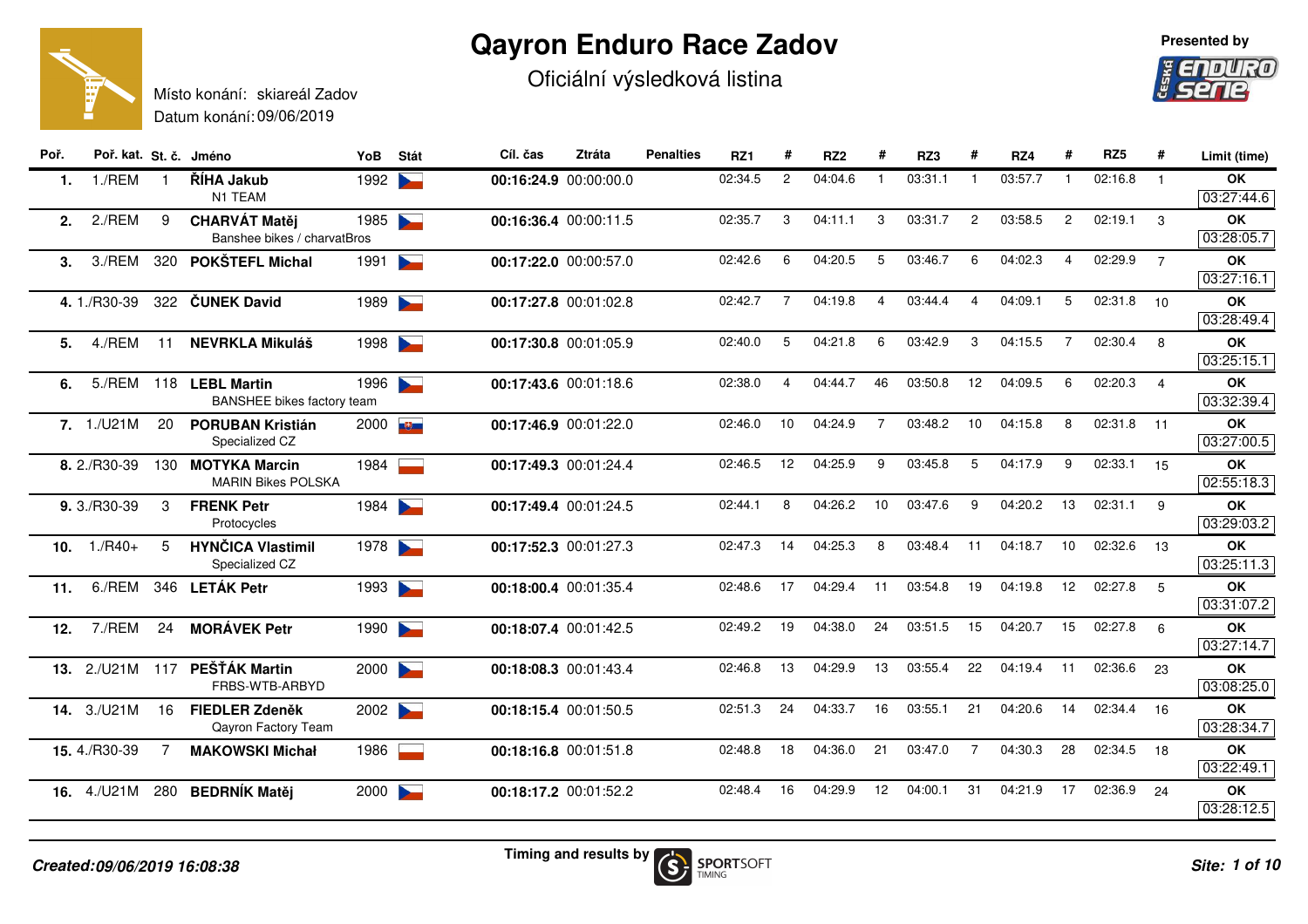| Poř. | Poř. kat. St. č. Jméno |                 |                                                     | YoB  | Stát                              | Cíl. čas              | Ztráta | <b>Penalties</b> | RZ1     | #  | RZ <sub>2</sub> | #  | RZ3     | #   | RZ4     | #  | RZ <sub>5</sub> | #              | Limit (time)            |
|------|------------------------|-----------------|-----------------------------------------------------|------|-----------------------------------|-----------------------|--------|------------------|---------|----|-----------------|----|---------|-----|---------|----|-----------------|----------------|-------------------------|
| 17.  | $2./R40+$              | 30              | <b>HYNCICA Petr</b><br>Specialized.cz               | 1973 |                                   | 00:18:20.1 00:01:55.2 |        |                  | 02:55.6 | 34 | 04:38.5         | 27 | 03:47.2 | 8   | 04:26.2 | 23 | 02:32.4         | 12             | <b>OK</b><br>03:24:40.8 |
|      | 18. 5./U21M            | 6               | <b>ADAMI Maxim</b>                                  | 2001 | $\overline{\phantom{0}}$          | 00:18:24.7 00:01:59.8 |        |                  | 02:46.3 | 11 | 04:42.9         | 35 | 03:58.6 | 29  | 04:23.6 | 19 | 02:33.0         | 14             | <b>OK</b>               |
|      |                        |                 | Norco Bicycles CZ                                   |      |                                   |                       |        |                  |         |    |                 |    |         |     |         |    |                 |                | 03:29:47.1              |
| 19.  | $3./R40+$              | 29              | <b>KVAČEK Radim</b><br><b>TJ Favorit Brno</b>       | 1977 |                                   | 00:18:27.1 00:02:02.2 |        |                  | 02:51.2 | 23 | 04:40.6         | 31 | 03:54.9 | 20  | 04:23.9 | 20 | 02:36.3         | 21             | <b>OK</b><br>03:26:58.6 |
| 20.  | $4./R40+$              | 17              | <b>KŘÍŽEK Miroslav</b><br><b>Commencal FDF Team</b> | 1978 |                                   | 00:18:27.6 00:02:02.7 |        |                  | 02:50.0 | 21 | 04:34.7         | 18 | 03:57.7 | 25  | 04:27.4 | 25 | 02:37.6         | 26             | OK<br>03:31:00.3        |
| 21.  | 8./REM                 |                 | 116 ODZIOMEK Olaf                                   | 1994 |                                   | 00:18:33.8 00:02:08.9 |        |                  | 02:48.1 | 15 | 04:33.9         | 17 | 04:06.8 | 51  | 04:26.1 | 22 | 02:38.6         | 29             | OK<br>03:20:22.6        |
|      | 22. 6./U21M            | 279             | VONDRÁČEK Jaroslav                                  | 2000 | $\sim$                            | 00:18:35.1 00:02:10.1 |        |                  | 03:02.4 | 53 | 04:35.5         | 19 | 04:00.7 | 33  | 04:22.0 | 18 | 02:34.5         | 17             | OK<br>03:25:42.9        |
|      | 23. 5./R30-39          | 27              | <b>CSER Mate</b><br>Fro Racing                      | 1983 |                                   | 00:18:35.2 00:02:10.2 |        |                  | 02:52.3 | 27 | 04:38.1         | 25 | 03:58.5 | 28  | 04:26.4 | 24 | 02:39.9         | 30             | <b>OK</b><br>03:20:51.7 |
| 24.  | 9./REM                 | 4               | PATÁK Jiří<br>SKIBIKECENTRUM.CZ                     | 1992 |                                   | 00:18:36.0 00:02:11.1 |        |                  | 02:45.5 | 9  | 04:50.9         | 56 | 03:51.2 | 14  | 04:24.0 | 21 | 02:44.2         | 45             | <b>OK</b><br>02:54:52.7 |
|      | 25. 6./R30-39          | 36              | <b>SPALEK Michal</b><br>Sportservis Bratislava      | 1983 | 少一                                | 00:18:40.4 00:02:15.5 |        |                  | 02:50.4 | 22 | 04:43.3         | 37 | 03:52.3 | 16  | 04:33.8 | 33 | 02:40.4         | 34             | <b>OK</b><br>03:31:12.4 |
|      | 26. 10./REM            |                 | 344 KOUT Martin                                     | 1994 |                                   | 00:18:40.7 00:02:15.7 |        |                  | 03:00.3 | 44 | 04:41.8         | 33 | 03:54.1 | 17  | 04:29.2 | 27 | 02:35.3         | 19             | OK<br>03:26:49.5        |
|      | 27. 7./U21M            | 10 <sup>°</sup> | <b>ZAJAC Filip</b><br>4minute racing/boxxerservis   | 2001 | $\overline{\phantom{0}}$          | 00:18:42.7 00:02:17.8 |        |                  | 03:02.2 | 52 | 04:29.9         | 14 | 03:58.3 | 27  | 04:34.1 | 36 | 02:38.1         | 28             | OK<br>03:22:37.1        |
|      | 28. 8./U21M            |                 | 283 ZADÁK David                                     | 1999 |                                   | 00:18:44.1 00:02:19.1 |        |                  | 02:49.6 | 20 | 04:59.5         | 76 | 03:55.8 | 23  | 04:21.4 | 16 | 02:37.8         | 27             | <b>OK</b><br>03:27:38.5 |
|      | 29.7./R30-39           | 115             | <b>KOMÁREK Jirka</b><br>Cyklokouč, WonderFull bikes | 1984 | $\blacktriangleright$             | 00:18:45.7 00:02:20.8 |        |                  | 03:06.0 | 61 | 04:40.8         | 32 | 03:51.1 | 13  | 04:27.7 | 26 | 02:39.9         | 31             | OK<br>03:00:13.2        |
|      | 30. 11./REM            | 289             | <b>HANDLÍŘ Lukáš</b>                                | 1994 | <b>Contract Contract</b>          | 00:18:47.1 00:02:22.1 |        |                  | 02:53.4 | 29 | 04:36.7         | 23 | 04:06.7 | 49  | 04:33.3 | 31 | 02:37.0         | 25             | OK<br>03:33:32.9        |
|      | <b>31.</b> 12./REM     | $\overline{2}$  | <b>TEJCHMAN Přemek</b><br>Qayron Factory Team       | 1988 |                                   | 00:18:50.4 00:02:25.5 |        |                  | 02:34.0 | -1 | 04:07.9         | 2  | 05:50.4 | 153 | 03:59.7 | 3  | 02:18.2         | $\overline{2}$ | OK<br>03:23:09.7        |
|      | 32. 8./R30-39          | 87              | <b>DOBNER Jan</b>                                   | 1982 |                                   | 00:18:51.9 00:02:27.0 |        |                  | 02:54.9 | 33 | 04:44.3         | 44 | 03:58.0 | 26  | 04:33.9 | 34 | 02:40.6         | 35             | OK<br>03:11:10.7        |
| 33.  | $5./R40+$              | 8               | <b>KLAP David</b><br>RAJEC 100% TREK                | 1975 | <b>Contract Contract Contract</b> | 00:18:52.5 00:02:27.6 |        |                  | 02:52.1 | 26 | 04:36.4         | 22 | 04:03.8 | 39  | 04:43.4 | 51 | 02:36.5         | 22             | OK<br>03:24:37.3        |
|      | 34. 13./REM            | 22              | <b>DOLEŽAL Luboš</b><br>Flowcycles.cz               | 1994 | <b>Participation</b>              | 00:18:59.9 00:02:35.0 |        |                  | 02:58.3 | 39 | 04:51.5         | 58 | 03:54.7 | 18  | 04:35.2 | 38 | 02:40.0         | 32             | OK<br>03:32:55.3        |
|      | 35. 14./REM            | 343             | ROUČEK Jan                                          | 1994 | $\blacktriangleright$             | 00:19:00.7 00:02:35.7 |        |                  | 02:57.8 | 38 | 04:46.5         | 48 | 04:03.0 | 37  | 04:32.6 | 30 | 02:40.8         | 36             | OK<br>03:22:57.1        |
|      |                        |                 |                                                     |      |                                   |                       |        |                  |         |    |                 |    |         |     |         |    |                 |                |                         |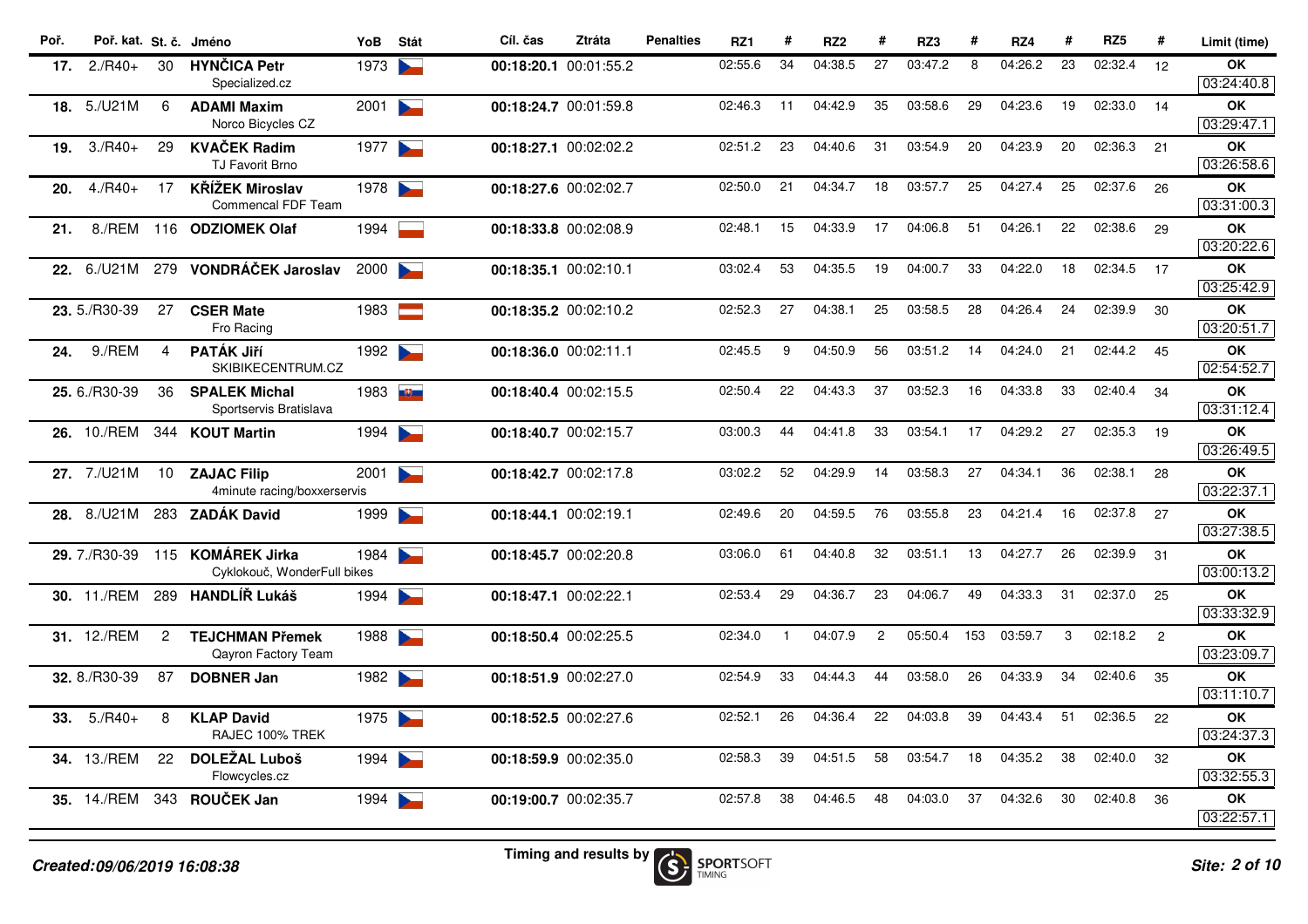| Poř.                        | Poř. kat. St. č. Jméno |     |                                                     | YoB  | Stát                              | Cíl. čas              | <b>Ztráta</b>         | <b>Penalties</b> | RZ1              | #  | RZ <sub>2</sub> |    | RZ3     |    | RZ4     |    | RZ <sub>5</sub> | #  | Limit (time)            |
|-----------------------------|------------------------|-----|-----------------------------------------------------|------|-----------------------------------|-----------------------|-----------------------|------------------|------------------|----|-----------------|----|---------|----|---------|----|-----------------|----|-------------------------|
| 36.                         | 9./U21M                | 38  | ŘÍDKÝ Dominik<br><b>CANNONDALE KUR ENDURO</b>       | 2000 |                                   | 00:19:01.9 00:02:37.0 |                       |                  | 03:02.2          | 51 | 04:40.2         | 30 | 04:01.7 | 36 | 04:35.0 | 37 | 02:42.6         | 41 | OK<br>03:06:46.5        |
| <b>37.</b> 15./REM          |                        | 69  | <b>SOJKA Libor</b>                                  | 1990 | $\sim$                            | 00:19:02.1 00:02:37.2 |                       |                  | 02:55.7          | 35 | 04:42.1         | 34 | 04:00.2 | 32 | 04:38.4 | 43 | 02:45.6         | 53 | OK<br>03:36:51.2        |
| 38. 9./R30-39               |                        | 111 | <b>SCHWARZ Pavel</b><br><b>FRbikes</b>              | 1981 | $\sim$                            | 00:19:02.5 00:02:37.6 |                       |                  | 02:52.1          | 25 | 04:38.9         | 28 | 04:08.1 | 53 | 04:42.4 | 50 | 02:40.9         | 38 | OK<br>03:27:05.8        |
| 39.10./R30-39               |                        | 298 | <b>PILÁT Stanislav</b>                              | 1988 | $\blacktriangleright$             | 00:19:02.7 00:02:37.7 |                       |                  | 03:07.2          | 66 | 04:43.5         | 39 | 03:56.7 | 24 | 04:33.8 | 32 | 02:41.5         | 39 | OK<br>03:04:42.5        |
| 40.11./R30-39               |                        |     | 324 BEČVÁŘ David                                    | 1989 | <b>Contract Contract Contract</b> | 00:19:04.0 00:02:39.0 |                       |                  | 02:54.4          | 32 | 04:33.3         | 15 | 04:16.2 | 76 | 04:44.8 | 53 | 02:35.3         | 19 | OK<br>03:11:49.0        |
| 41. 16./REM                 |                        | 28  | <b>PAUR Ondřej</b><br>SKIBIKECENTRUM.CZ             | 1991 | $\blacktriangleright$             | 00:19:04.0 00:02:39.1 |                       |                  | 02:58.6          | 41 | 04:44.1         | 41 | 04:01.6 | 35 | 04:34.0 | 35 | 02:45.6         | 52 | OK<br>03:16:30.4        |
| 42.                         | 17./REM                | 26  | SÝKORA Štefan                                       | 1995 | $\sim$                            | 00:19:05.3 00:02:40.4 |                       |                  | 02:54.0          | 30 | 04:40.0         | 29 | 04:05.4 | 44 | 04:45.0 | 54 | 02:40.8         | 36 | OK<br>03:12:39.3        |
| 43.12./R30-39               |                        | 128 | ÖRDÖG Dániel<br>Alpinbike Team                      | 1982 |                                   | 00:19:07.4 00:02:42.5 |                       |                  | 02:55.9          | 36 | 04:35.9         | 20 | 04:10.4 | 57 | 04:38.4 | 42 | 02:46.6         | 57 | OK<br>03:11:36.6        |
| 44.13./R30-39               |                        | 40  | <b>STANK Jakub</b><br>FlatOut                       | 1988 | 思                                 | 00:19:10.2 00:02:45.3 |                       |                  | 03:01.4          | 47 | 04:44.3         | 43 | 04:03.3 | 38 | 04:37.0 | 41 | 02:44.0         | 43 | OK<br>02:53:40.1        |
| 45.14./R30-39               |                        | 98  | DVOŘÁK Jakub                                        | 1987 | $\blacktriangleright$             | 00:19:12.4 00:02:47.5 |                       |                  | 02:58.5          | 40 | 04:50.1         | 54 | 04:04.9 | 42 | 04:38.6 | 45 | 02:40.1         | 33 | OK<br>03:02:32.9        |
| 46. 10./U21M                |                        | 282 | <b>MATĚJKA Tomáš</b>                                | 2001 | <b>Participation</b>              | 00:19:14.8 00:02:49.8 |                       |                  | 03:09.7          | 83 | 04:48.6         | 50 | 03:59.3 | 30 | 04:31.9 | 29 | 02:45.3         | 49 | <b>OK</b><br>03:27:17.4 |
| 47. 18./REM                 |                        | 335 | ROUŠAVÝ Vojtěch                                     | 1998 |                                   | 00:19:20.6 00:02:55.6 |                       |                  | 02:56.1          | 37 | 04:43.2         | 36 | 04:06.0 | 46 | 04:51.5 | 72 | 02:43.8         | 42 | OK<br>03:06:49.4        |
| 48.15./R30-39               |                        | 96  | <b>RADIL Jakub</b><br>Force Shop Praha              | 1987 | <b>Contract Contract Contract</b> | 00:19:21.9 00:02:56.9 |                       |                  | 03:01.5          | 48 | 04:49.7         | 53 | 04:08.5 | 54 | 04:36.9 | 40 | 02:45.3         | 49 | OK<br>03:27:05.4        |
| 49.16./R30-39               |                        | 31  | <b>SOREJS Tomáš</b>                                 | 1989 | $\blacktriangleright$             | 00:19:27.3 00:03:02.4 |                       |                  | 02:59.5          | 43 | 04:59.0         | 73 | 04:05.2 | 43 | 04:38.5 | 44 | 02:44.8         | 47 | OK<br>03:33:48.7        |
| 50.17./R30-39               |                        |     | 102 STREHL Sebastian                                | 1982 |                                   | 00:19:27.9 00:03:02.9 |                       |                  | 03:01.0          | 46 | 04:43.4         | 38 | 04:17.7 | 82 | 04:44.2 | 52 | 02:41.6         | 40 | <b>OK</b><br>03:41:14.6 |
| <b>51.</b> 19./REM          |                        | 328 | <b>BALOUS Martin</b>                                | 1998 | <b>Contract Contract</b>          | 00:19:28.1 00:03:03.1 |                       |                  | 03:08.3          | 73 | 04:51.8         | 59 | 04:06.8 | 50 | 04:36.2 | 39 | 02:45.0         | 48 | OK<br>03:20:45.6        |
| 52.                         | $6./R40+$              | 18  | <b>URBANEC Zdeněk</b>                               | 1979 | $\sim$                            | 00:19:29.9 00:03:05.0 |                       |                  | 03:00.3          | 45 | 04:55.9         | 68 | 04:06.4 | 48 | 04:41.1 | 49 | 02:46.0         | 56 | OK<br>03:15:50.2        |
| 53. $7./R40+$               |                        | 51  | <b>HAVEL Jakub</b><br><b>Bikefactory Strakonice</b> | 1975 | <b>State</b>                      | 00:19:34.4 00:03:09.4 |                       |                  | 03:02.8          | 54 | 04:47.0         | 49 | 04:01.2 | 34 | 04:49.4 | 63 | 02:54.0         | 80 | OK<br>03:27:36.4        |
| 54.18./R30-39               |                        | 25  | <b>SVOBODA Tomáš</b><br>CykloSvoboda                | 1984 |                                   | 00:19:34.7 00:03:09.8 |                       |                  | 03:08.4          | 77 | 04:44.1         | 40 | 04:10.7 | 58 | 04:40.0 | 46 | 02:51.4         | 68 | OK<br>03:28:17.3        |
| Created:09/06/2019 16:08:38 |                        |     |                                                     |      |                                   |                       | Timing and results by | $\mathbf{G}$     | <b>SPORTSOFT</b> |    |                 |    |         |    |         |    |                 |    | <b>Site: 3 of 10</b>    |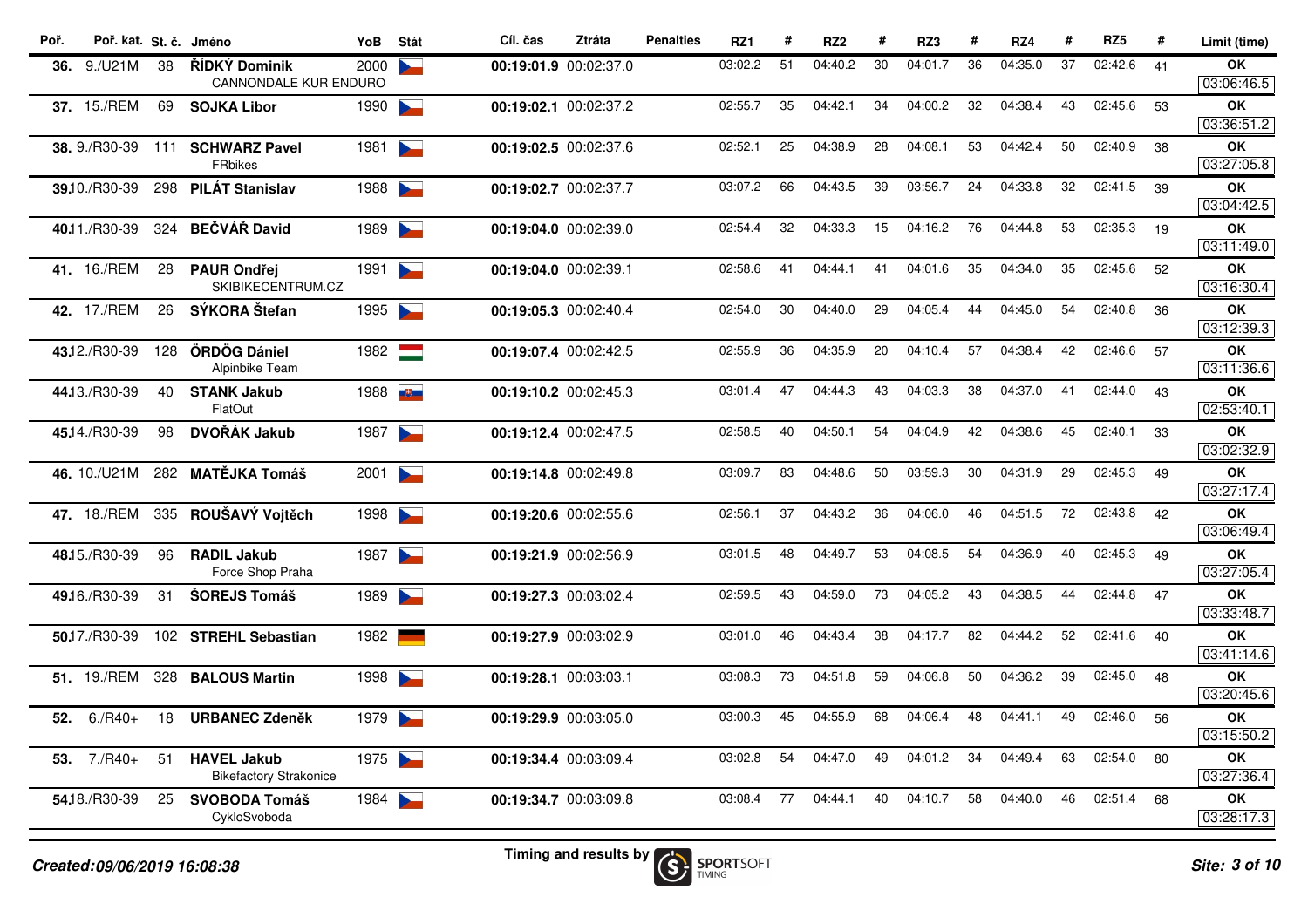| Poř. | Poř. kat. St. č. Jméno |     |                                                    | YoB  | Stát                                       | Cíl. čas              | Ztráta | <b>Penalties</b> | RZ1     | #   | RZ <sub>2</sub> | #  | RZ3     | #   | RZ4     | #  | RZ <sub>5</sub> | #    | Limit (time)            |
|------|------------------------|-----|----------------------------------------------------|------|--------------------------------------------|-----------------------|--------|------------------|---------|-----|-----------------|----|---------|-----|---------|----|-----------------|------|-------------------------|
| 55.  | 20./REM                |     | 308 MRŇKA Aleš                                     | 1990 |                                            | 00:19:39.7 00:03:14.7 |        |                  | 03:02.2 | 49  | 04:49.4         | 51 | 04:11.9 | 63  | 04:51.8 | 73 | 02:44.4         | 46   | OK                      |
|      |                        |     |                                                    |      |                                            |                       |        |                  |         |     |                 |    |         |     |         |    |                 |      | 03:32:00.7              |
|      | 56.19./R30-39          | 86  | <b>BÍLEK Ondra</b>                                 | 1985 |                                            | 00:19:41.6 00:03:16.7 |        |                  | 03:06.8 | 64  | 04:54.5         | 64 | 04:13.3 | 68  | 04:40.8 | 47 | 02:45.9         | 55   | <b>OK</b>               |
|      |                        |     | Velo - V Press                                     |      |                                            |                       |        |                  |         |     |                 |    |         |     |         |    |                 |      | 03:37:53.2              |
|      | 5720./R30-39           | 19  | <b>MICHÁLEK Viktor</b><br>Cyklistický klub Stupava | 1980 |                                            | 00:19:43.5 00:03:18.6 |        |                  | 03:06.4 | 63  | 04:52.9         | 61 | 04:04.8 | 41  | 04:46.6 | 58 | 02:52.7         | 74   | OK<br>03:35:27.9        |
|      | 5821./R30-39           | 37  | <b>HUBÁČEK Petr</b>                                | 1984 | $\overline{\phantom{0}}$                   | 00:19:44.1 00:03:19.2 |        |                  | 03:04.4 | 59  | 04:53.7         | 63 | 04:04.4 | 40  | 04:45.7 | 56 | 02:55.8         | 88   | OK<br>03:35:43.4        |
|      |                        |     | 140 JAROŠ Milan                                    |      |                                            |                       |        |                  | 03:03.3 | 55  | 04:45.2         | 47 | 04:20.7 | 88  | 04:47.4 | 62 | 02:48.5         |      |                         |
|      | <b>59.</b> 21./REM     |     |                                                    | 1994 | <b>Barnett Street</b>                      | 00:19:45.4 00:03:20.5 |        |                  |         |     |                 |    |         |     |         |    |                 | 60   | <b>OK</b><br>03:25:19.5 |
|      | 60. 22./REM            | 35  | <b>STRACH Jakub</b>                                | 1990 |                                            | 00:19:49.1 00:03:24.2 |        |                  | 03:10.6 | 88  | 04:55.3         | 65 | 04:05.9 | 45  | 04:47.2 | 61 | 02:49.8         | 62   | OK                      |
|      |                        |     | Ski a Bike Centrum Radotín                         |      |                                            |                       |        |                  |         |     |                 |    |         |     |         |    |                 |      | 03:32:42.6              |
|      | 6122./R30-39           |     | 299 MIXÁN Jan                                      | 1989 |                                            | 00:19:54.2 00:03:29.2 |        |                  | 03:07.5 | 68  | 04:49.5         | 52 | 04:06.3 | 47  | 04:53.4 | 77 | 02:57.5         | 92   | <b>OK</b>               |
|      |                        |     |                                                    |      |                                            |                       |        |                  |         |     |                 |    |         |     |         |    |                 |      | 03:36:10.7              |
|      | 62. 23./REM            | 107 | <b>NEJEDLO Matěj</b>                               | 1991 | <b>Contract Contract Contract Contract</b> | 00:19:58.0 00:03:33.1 |        |                  | 03:03.8 | 57  | 04:51.4         | 57 | 04:19.6 | 86  | 04:49.7 | 65 | 02:53.3         | 77   | OK                      |
|      |                        |     | CykloSvoboda                                       |      |                                            |                       |        |                  |         |     |                 |    |         |     |         |    |                 |      | 03:15:23.9              |
|      | 6323./R30-39           |     | 105 OUDES Pavel<br>OP kola Sušice                  | 1981 |                                            | 00:20:00.2 00:03:35.3 |        |                  | 03:09.2 | 82  | 05:05.2         | 89 | 04:08.5 | 55  | 04:51.4 | 69 | 02:45.7         | - 54 | <b>OK</b><br>03:37:33.8 |
| 64.  | $8./R40+$              |     | 340 MATĚJA Jan                                     | 1977 |                                            | 00:20:00.9 00:03:35.9 |        |                  | 03:02.2 | 49  | 04:56.8         | 69 | 04:19.7 | 87  | 04:52.0 | 74 | 02:50.2         | 63   | OK                      |
|      |                        |     |                                                    |      |                                            |                       |        |                  |         |     |                 |    |         |     |         |    |                 |      | 03:35:48.0              |
|      | 6524./R30-39           |     | 100 ŠLAUF Petr                                     | 1984 | $\sum$                                     | 00:20:02.2 00:03:37.3 |        |                  | 03:19.3 | 111 | 04:53.3         | 62 | 04:08.8 | 56  | 04:52.9 | 76 | 02:47.8         | 59   | <b>OK</b>               |
|      |                        |     | FRbikes.cz                                         |      |                                            |                       |        |                  |         |     |                 |    |         |     |         |    |                 |      | 03:20:34.6              |
|      | 66. 11./U21M           |     | 357 SÁSKA Jan                                      | 2002 |                                            | 00:20:06.6 00:03:41.6 |        |                  | 03:06.4 | 62  | 04:59.4         | 75 | 04:17.3 | 78  | 04:59.3 | 88 | 02:44.2         | 44   | OK                      |
|      |                        |     | ČS SPECIALIZED JUNIOR MTB TEAM                     |      |                                            |                       |        |                  |         |     |                 |    |         |     |         |    |                 |      | 03:12:19.0              |
|      | 6725./R30-39           | 44  | <b>KYKAL Petr</b><br>YETI wonderfullbikes.cz       | 1985 |                                            | 00:20:08.1 00:03:43.2 |        |                  | 03:08.8 | 81  | 04:59.1         | 74 | 04:11.8 | 62  | 04:56.3 | 85 | 02:51.9         | 70   | OK<br>03:28:41.9        |
|      | 6826./R30-39           | 92  | ČERVENÝ Štěpán                                     | 1987 |                                            | 00:20:09.3 00:03:44.4 |        |                  | 03:03.8 | 56  | 05:16.1 111     |    | 04:15.1 | 72  | 04:46.5 | 57 | 02:47.6         | 58   | <b>OK</b>               |
|      |                        |     | Gigantic Racing Team                               |      |                                            |                       |        |                  |         |     |                 |    |         |     |         |    |                 |      | 03:39:25.1              |
|      | 69. 24./REM            |     | 106 POSPÍŠIL Tomáš                                 | 1991 |                                            | 00:20:09.8 00:03:44.9 |        |                  | 03:18.5 | 108 | 05:00.8         | 79 | 04:07.8 | 52  | 04:57.1 | 86 | 02:45.5         | 51   | OK                      |
|      |                        |     |                                                    |      |                                            |                       |        |                  |         |     |                 |    |         |     |         |    |                 |      | 03:36:41.3              |
|      | 7027./R30-39           | 43  | <b>OTTO Martin</b>                                 | 1985 |                                            | 00:20:11.0 00:03:46.0 |        |                  | 03:08.6 | 79  | 04:57.2         | 70 | 04:22.5 | 95  | 04:49.7 | 64 | 02:52.8         | 76   | <b>OK</b><br>03:17:02.8 |
|      | 7128./R30-39           | 77  | <b>CHODYRA Jakub</b>                               | 1983 |                                            | 00:20:11.7 00:03:46.8 |        |                  | 03:08.1 | 72  | 04:50.8         | 55 | 04:17.5 | 81  | 04:51.4 | 69 | 03:03.7 106     |      | <b>OK</b>               |
|      |                        |     |                                                    |      |                                            |                       |        |                  |         |     |                 |    |         |     |         |    |                 |      | 03:33:51.5              |
| 72.  | 1./RZ                  | 32  | <b>DRENGUBÁKOVÁ Andre 1990</b>                     |      |                                            | 00:20:14.0 00:03:49.1 |        |                  | 03:07.5 | 70  | 04:58.1         | 71 | 04:15.2 | 73  | 04:54.4 | 81 | 02:58.6         | 94   | OK                      |
|      |                        |     | GHOST MOJEKOLO.cz                                  |      |                                            |                       |        |                  |         |     |                 |    |         |     |         |    |                 |      | 03:36:18.2              |
|      | <b>73</b> 29./R30-39   |     | 310 HOVORKA Tomáš                                  | 1987 | <b>Communication</b>                       | 00:20:14.2 00:03:49.2 |        |                  | 03:10.2 | 84  | 05:01.2         | 80 | 04:26.4 | 103 | 04:47.2 | 60 | 02:49.2         | 61   | OK                      |
|      |                        |     |                                                    |      |                                            |                       |        |                  |         |     |                 |    |         |     |         |    |                 |      | 03:42:42.1              |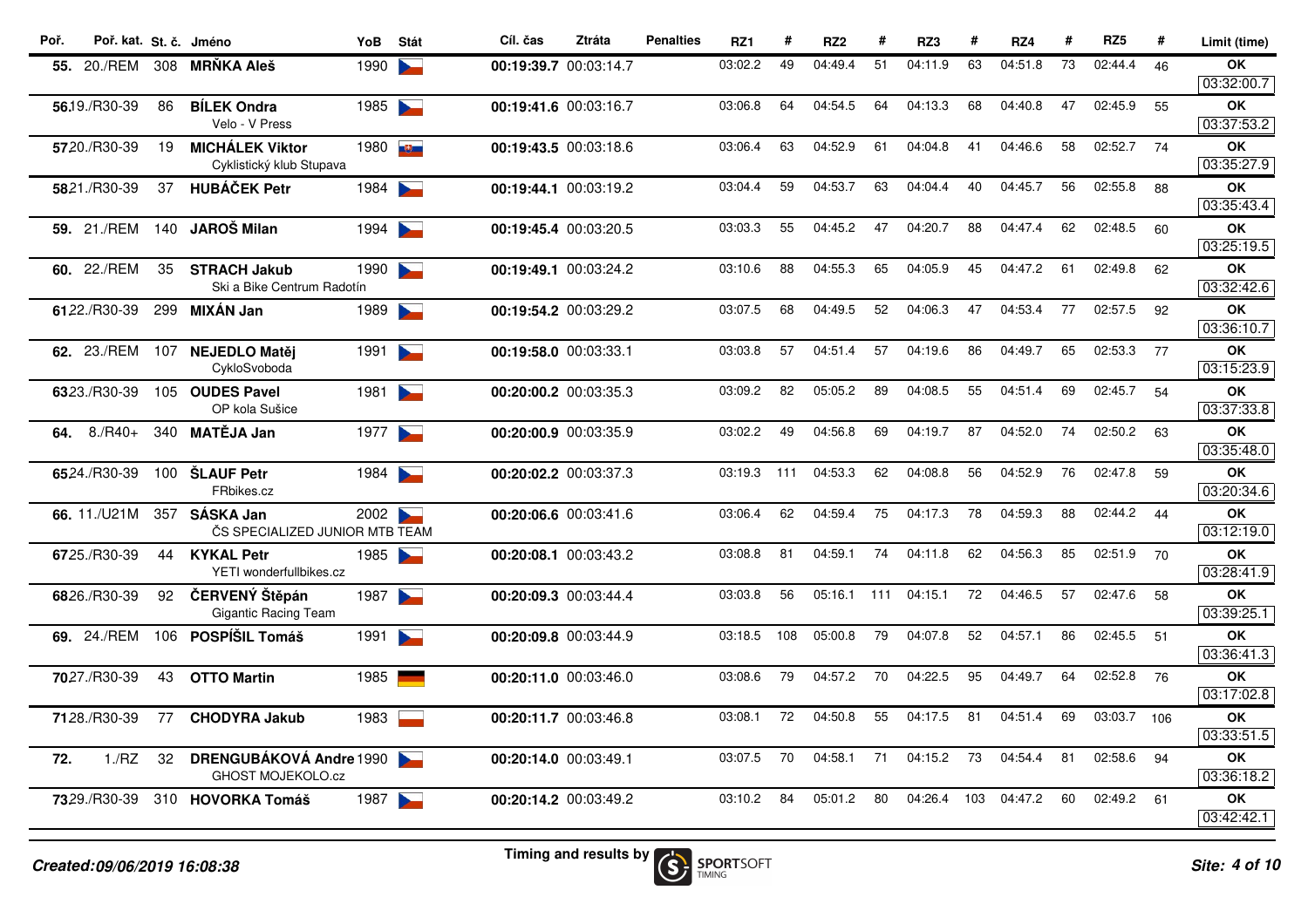| Poř. | Poř. kat. St. č. Jméno |     |                                                        | YoB  | Stát                                       | Cíl. čas              | Ztráta | <b>Penalties</b> | RZ1     | #   | RZ <sub>2</sub> | #   | RZ3     | #   | RZ4     | #   | RZ <sub>5</sub> | #  | Limit (time)            |
|------|------------------------|-----|--------------------------------------------------------|------|--------------------------------------------|-----------------------|--------|------------------|---------|-----|-----------------|-----|---------|-----|---------|-----|-----------------|----|-------------------------|
| 74.  | 25./REM                |     | 323 ŠKAPÍK Roman                                       | 1991 |                                            | 00:20:15.0 00:03:50.0 |        |                  | 02:54.3 | 31  | 04:44.4         | 45  | 04:11.4 | 60  | 05:33.0 | 136 | 02:51.9         | 69 | OK                      |
|      |                        |     |                                                        |      |                                            |                       |        |                  |         |     |                 |     |         |     |         |     |                 |    | 03:35:14.3              |
|      | 7530./R30-39           | 53  | <b>MÍFEK Martin</b>                                    | 1983 |                                            | 00:20:17.2 00:03:52.3 |        |                  | 03:11.4 | 93  | 04:58.4         | 72  | 04:22.4 | 94  | 04:50.1 | 67  | 02:54.8         | 83 | <b>OK</b>               |
|      |                        |     |                                                        |      |                                            |                       |        |                  |         |     |                 |     |         |     |         |     |                 |    | 03:10:32.2              |
| 76.  | 26./REM                | 294 | <b>SLÁDEK Jan</b>                                      | 1992 |                                            | 00:20:17.5 00:03:52.5 |        |                  | 03:10.4 | 86  | 05:03.9         | 86  | 04:16.0 | 74  | 04:52.9 | 75  | 02:54.3         | 81 | OK<br>03:06:23.1        |
| 77.  | $9./R40+$              | 39  | <b>HYKL Tomáš</b><br>Petr Čech SPORT MTB TEAM          | 1975 |                                            | 00:20:19.3 00:03:54.3 |        |                  | 03:08.7 | 80  | 05:00.0         | 77  | 04:14.9 | 70  | 05:02.1 | 96  | 02:53.3         | 78 | <b>OK</b>               |
|      | 78.31./R30-39          | 314 | <b>DURCHÁNEK Martin</b>                                | 1985 |                                            | 00:20:20.5 00:03:55.5 |        |                  | 03:12.7 | 97  | 05:00.4         | 78  | 04:15.0 | 71  | 04:55.8 | 84  | 02:56.6         | 90 | <b>OK</b><br>03:21:16.9 |
| 79.  | 2/ RZ                  |     | 112 PRŮDKOVÁ Barbora<br><b>GHOST Team</b>              | 1996 |                                            | 00:20:22.2 00:03:57.3 |        |                  | 03:13.7 | 99  | 05:13.9         | 108 | 04:12.7 | 66  | 04:50.9 | 68  | 02:50.8         | 66 | <b>OK</b><br>02:53:11.2 |
|      | 80. $10./R40+$         | 45  | <b>SZEP Milan</b><br><b>RB-Bike Protocycles</b>        | 1966 |                                            | 00:20:22.7 00:03:57.8 |        |                  | 03:12.2 | 96  | 05:02.1         | 81  | 04:12.8 | 67  | 05:00.1 | 91  | 02:55.4         | 87 | OK<br>03:25:15.8        |
|      | 8132./R30-39           | 93  | <b>KUGLER Roman</b><br>SKIBIKECENTRUM.CZ               | 1980 |                                            | 00:20:23.6 00:03:58.7 |        |                  | 03:04.3 | 58  | 05:07.1         | 91  | 04:19.5 | 85  | 04:51.4 | 71  | 03:01.1         | 99 | OK<br>03:41:34.9        |
|      | 82. $11./R40+$         |     | 315 ČÍLA Jiří                                          | 1966 |                                            | 00:20:23.7 00:03:58.7 |        |                  | 03:07.5 | 68  | 05:03.1         | 84  | 04:16.7 | 77  | 04:54.0 | 79  | 03:02.4 102     |    | <b>OK</b><br>03:33:23.8 |
|      | 8333./R30-39           | 80  | <b>GRABMÜLLER Jan</b><br><b>Bikefactory Strakonice</b> | 1981 | <b>Contract Contract</b>                   | 00:20:23.7 00:03:58.8 |        |                  | 03:10.9 | 89  | 05:07.6         | 94  | 04:19.0 | 84  | 04:53.8 | 78  | 02:52.2         | 72 | <b>OK</b><br>03:27:15.4 |
|      | 84,34./R30-39          | 21  | <b>KÁBA Martin</b>                                     | 1989 | <b>Contract Contract Contract Contract</b> | 00:20:23.8 00:03:58.9 |        |                  | 03:08.5 | 78  | 05:10.6         | 102 | 04:16.1 | 75  | 04:54.2 | 80  | 02:54.3         | 82 | OK<br>03:16:30.4        |
|      | 85. 27./REM            |     | 108 NOVÁK Ondřej<br>Drive factory racing               | 1990 |                                            | 00:20:26.7 00:04:01.8 |        |                  | 03:07.9 | 71  | 05:07.3         | 92  | 04:17.5 | 80  | 05:01.9 | 95  | 02:52.0         | 71 | <b>NO</b><br>03:48:13.1 |
| 86.  | 28./REM                |     | 113 ŠPERL František<br>OP Kola                         | 1997 |                                            | 00:20:28.9 00:04:04.0 |        |                  | 03:32.9 | 139 | 05:02.9         | 83  | 04:12.5 | 65  | 04:47.0 | 59  | 02:53.4         | 79 | OK<br>03:41:51.4        |
| 87.  | 29./REM                | 50  | <b>MUŽÍK Jakub</b>                                     | 1993 | <b>Contract Contract</b>                   | 00:20:29.7 00:04:04.8 |        |                  | 03:26.4 | 131 | 05:08.5         | 95  | 04:12.0 | 64  | 04:50.0 | 66  | 02:52.6         | 73 | OK<br>03:19:50.4        |
|      | 88. 12./R40+           | 42  | <b>KRSEK Martin</b><br><b>CANNONDALE KUR ENDURO</b>    | 1966 | <b>Contract Contract Contract</b>          | 00:20:32.2 00:04:07.3 |        |                  | 03:07.4 | 67  | 05:04.8         | 88  | 04:29.0 | 110 | 04:55.6 | 83  | 02:55.1         | 86 | OK<br>03:11:29.6        |
|      | 89.35./R30-39          | 311 | <b>MACKO Pavol</b>                                     | 1980 | <b>Contract Contract</b>                   | 00:20:33.8 00:04:08.8 |        |                  | 03:11.3 | 91  | 05:10.5         | 101 | 04:11.4 | 60  | 05:00.8 | 93  | 02:59.8         | 95 | OK<br>03:23:59.9        |
|      | 9036./R30-39           | 127 | <b>DIBLIK Lukas</b><br>Garage Horehigh                 | 1988 |                                            | 00:20:38.9 00:04:13.9 |        |                  | 03:19.3 | 112 | 05:02.6         | 82  | 04:21.0 | 89  | 04:57.8 | 87  | 02:57.9         | 93 | OK<br>03:29:24.9        |
|      | 9137./R30-39           | 65  | <b>DUNDYCH Jan</b><br><b>VELOSERVIS RACE BIKE</b>      | 1985 |                                            | 00:20:42.9 00:04:18.0 |        |                  | 03:10.3 | 85  | 05:10.0         | 99  | 04:24.8 | 98  | 05:02.9 | 97  | 02:54.9         | 85 | <b>OK</b><br>03:31:36.0 |
| 92.  | 3./RZ                  | 23  | <b>NESTLEROVA Fejola Ste 1985</b><br>Norco Bicycles CZ |      |                                            | 00:20:44.1 00:04:19.2 |        |                  | 03:07.1 | 65  | 04:55.6         | 66  | 04:11.3 | 59  | 05:37.1 | 142 | 02:52.7         | 75 | <b>OK</b><br>03:28:22.3 |
|      |                        |     |                                                        |      |                                            |                       |        |                  |         |     |                 |     |         |     |         |     |                 |    |                         |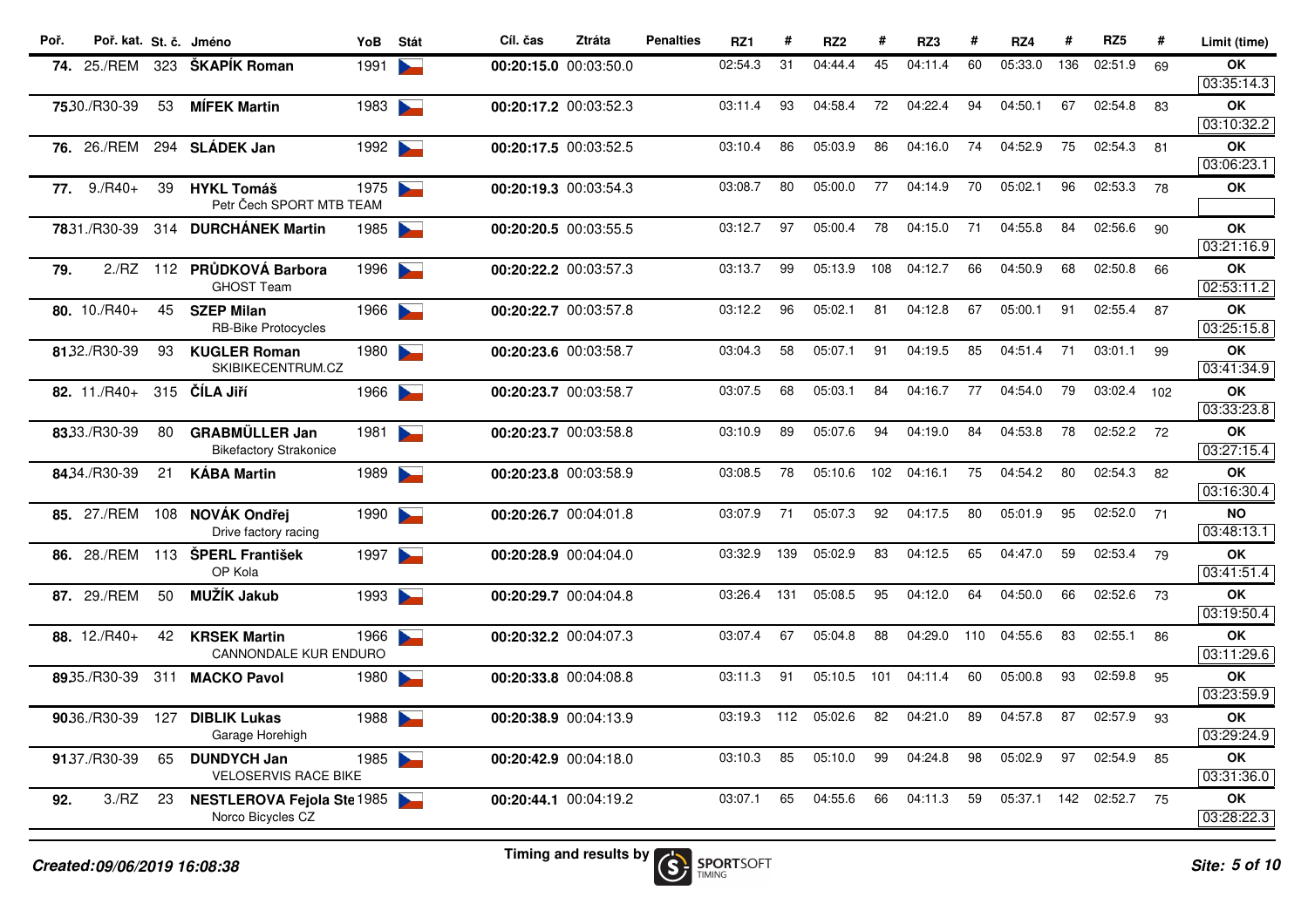| Poř.                        | Poř. kat. St. č. Jméno |     |                                                     | YoB  | Stát                              | Cíl. čas                                 | <b>Ztráta</b>         | <b>Penalties</b> | RZ1              | #   | RZ <sub>2</sub> |     | RZ3     |     | RZ4                 |     | RZ <sub>5</sub> | #   | Limit (time)            |
|-----------------------------|------------------------|-----|-----------------------------------------------------|------|-----------------------------------|------------------------------------------|-----------------------|------------------|------------------|-----|-----------------|-----|---------|-----|---------------------|-----|-----------------|-----|-------------------------|
|                             | 93.38./R30-39          | 41  | <b>MIKO Ladislav</b>                                | 1989 |                                   | 00:20:51.7 00:04:26.8                    |                       |                  | 03:11.3          | 92  | 04:55.8         | 67  | 04:27.7 | 106 | 05:11.8             | 109 | 03:04.9         | 108 | <b>OK</b><br>03:36:37.4 |
|                             | 94.39./R30-39          | 61  | ČERNÝ Jaroslav                                      | 1983 | <b>Participation</b>              | 00:20:57.9 00:04:33.0                    |                       |                  | 03:17.7          | 104 | 05:10.0         | 100 | 04:26.5 | 104 | 05:07.1             | 102 | 02:56.5         | 89  | OK<br>03:36:55.3        |
| 95.                         | 30./REM                | 85  | <b>BOŽÁK Pavel</b>                                  | 1992 | <b>Participation</b>              | 00:21:01.8 00:04:36.9                    |                       |                  | 03:17.3          | 103 | 05:05.2         | 90  | 04:24.9 | 99  | 05:11.6             | 108 | 03:02.7         | 103 | OK<br>03:22:47.7        |
|                             | 96. 31./REM            | 52  | <b>VYKOUPIL Jan</b><br>Ellendereth Bike Team        | 1992 | <b>Contract Contract Contract</b> | 00:21:04.3 00:04:39.4                    |                       |                  | 03:18.3          | 107 | 05:26.2         | 124 | 04:21.1 | 91  | 05:03.7             | 98  | 02:54.8         | 84  | OK<br>03:35:51.1        |
|                             | 97.40./R30-39          | 68  | <b>BETLACH Tomáš</b><br>Light Core team             | 1983 | <b>Contract Contract</b>          | 00:21:04.8 00:04:39.9                    |                       |                  | 03:24.4          | 125 | 05:09.3         | 98  | 04:17.4 | 79  | 04:59.4             | 89  | 03:14.1         | 134 | OK<br>03:07:55.9        |
|                             | 98.41./R30-39          | 46  | <b>MOŠNIČKA Lubomír</b><br>Galaxy Cyklošvec Stevens | 1980 |                                   | 00:21:08.4 00:04:43.4                    |                       |                  | 03:14.1          | 100 | 05:08.8         | 97  | 04:33.1 | 117 | 05:09.5             | 105 | 03:02.7         | 104 | OK<br>03:34:38.5        |
|                             | 99,42./R30-39          | 353 | ŠIMEK Róbert                                        | 1986 |                                   | 00:21:12.0 00:04:47.0                    |                       |                  | 03:15.6          | 101 | 05:15.7         | 109 | 04:28.8 | 109 | 05:04.7             | 100 | 03:07.2         | 118 | OK<br>03:35:04.7        |
|                             | 100. $13./R40+$        | 319 | STEJSKAL Zbyněk                                     | 1975 | <b>Contract Contract Contract</b> | 00:21:12.8 00:04:47.8 00:00:10.0         |                       |                  | 03:11.0          | 90  | 04:44.2         | 42  | 05:35.9 | 150 | 04:41.1             | 48  | 02:50.6         | 64  | <b>NO</b><br>03:54:37.8 |
|                             | 101. $14./R40+$        | 350 | VONDRUŠKA Petr                                      | 1972 | <b>Participants</b>               | 00:21:14.3 00:04:49.3                    |                       |                  | 03:20.0          | 114 | 05:17.4         | 112 | 04:21.7 | 93  | 05:08.2             | 104 | 03:07.0         | 117 | OK<br>03:35:45.4        |
|                             | 102. 15./R40+          | 48  | <b>KUBICA david</b><br>caplachtapi palava           | 1970 | $\overline{\phantom{0}}$          | 00:21:14.3 00:04:49.4                    |                       |                  | 03:08.3          | 74  | 05:04.3         | 87  | 04:34.1 | 119 | 05:23.8             | 124 | 03:03.6         | 105 | OK<br>03:34:21.9        |
|                             | 103. 1./U21W           | 356 | SÁSKOVÁ Tereza<br>ČS SPECIALIZED JUNIOR MTB TEAM    | 2000 | $\blacktriangleright$             | 00:21:16.3 00:04:51.3                    |                       |                  | 03:24.5          | 126 | 05:13.6         | 107 | 04:21.1 | 90  | 05:11.5             | 107 | 03:05.6         | 112 | <b>OK</b><br>03:13:01.9 |
|                             | 104.43./R30-39         | 70  | <b>BUREŠ Miroslav</b><br>ČOV Expert racing          | 1989 | $\sim$                            | 00:21:16.9 00:04:52.0                    |                       |                  | 03:11.5          | 94  | 05:21.5         | 114 | 04:27.0 | 105 | 05:09.5             | 106 | 03:07.2         | 119 | <b>OK</b><br>03:12:44.7 |
|                             | 105. 32./REM           | 313 | <b>RYBA Filip</b>                                   | 1995 | <b>Contract Contract Contract</b> | 00:21:18.1 00:04:53.1                    |                       |                  | 03:05.5          | 60  | 05:08.6         | 96  | 04:43.3 | 129 | 05:20.2             | 119 | 03:00.5         | 96  | OK<br>03:39:59.6        |
|                             | 106. $16./R40+$        | 309 | <b>HUBKA Lukáš</b>                                  | 1979 | $\blacktriangleright$             | 00:21:19.4 00:04:54.4                    |                       |                  | 03:18.2          | 106 | 05:25.0         | 119 | 04:21.4 | 92  | 05:13.2             | 111 | 03:01.6         | 100 | OK<br>03:19:19.2        |
| 107.                        | 33./REM                | 94  | <b>PALEČEK Daniel</b><br>NOPOOR OREMNTS             | 1993 | $\blacktriangleright$             | 00:21:20.5 00:04:55.6                    |                       |                  | 03:22.4          | 121 | 05:03.1         | 85  | 04:35.9 | 123 | 05:17.9             | 116 | 03:01.0         | 98  | <b>OK</b><br>03:21:40.5 |
|                             | 108.44./R30-39         | 49  | POKORNÝ Lukáš                                       | 1986 | <b>State</b>                      | 00:21:26.5 00:05:01.5                    |                       |                  | 03:26.8          | 132 | 05:11.1         | 104 | 04:23.2 | 96  | 05:07.2             | 103 | 03:17.9         | 141 | OK<br>03:38:06.2        |
|                             | 109. 34./REM           | 66  | <b>SWENSON adrian</b><br>Richmond Cycles Praha      | 1990 |                                   | 00:21:27.5 00:05:02.6                    |                       |                  | 03:18.8          | 110 | 05:33.2         | 134 | 04:26.1 | 101 | 05:04.4             | 99  | 03:04.9         | 109 | <b>OK</b><br>03:41:16.1 |
|                             |                        |     | 110. 17./R40+ 103 RECHNER Nik                       | 1979 |                                   | 00:21:32.1 00:05:07.2 00:01:50.0 02:58.6 |                       |                  |                  | 42  | 04:52.7         | 60  | 04:14.5 | 69  | 04:45.5             | 55  | 02:50.6         | 65  | <b>NO</b><br>04:43:50.1 |
|                             | 111.45./R30-39         | 62  | <b>MADER Pavel</b><br>Bike Team Hydraulickej Pi*us  | 1983 |                                   | 00:21:34.5 00:05:09.6                    |                       |                  | 03:21.8 120      |     | 05:22.7 116     |     |         |     | 04:37.2 124 05:06.6 | 101 | 03:06.0 113     |     | OK<br>03:29:52.1        |
| Created:09/06/2019 16:08:38 |                        |     |                                                     |      |                                   |                                          | Timing and results by |                  | <b>SPORTSOFT</b> |     |                 |     |         |     |                     |     |                 |     | Site: 6 of 10           |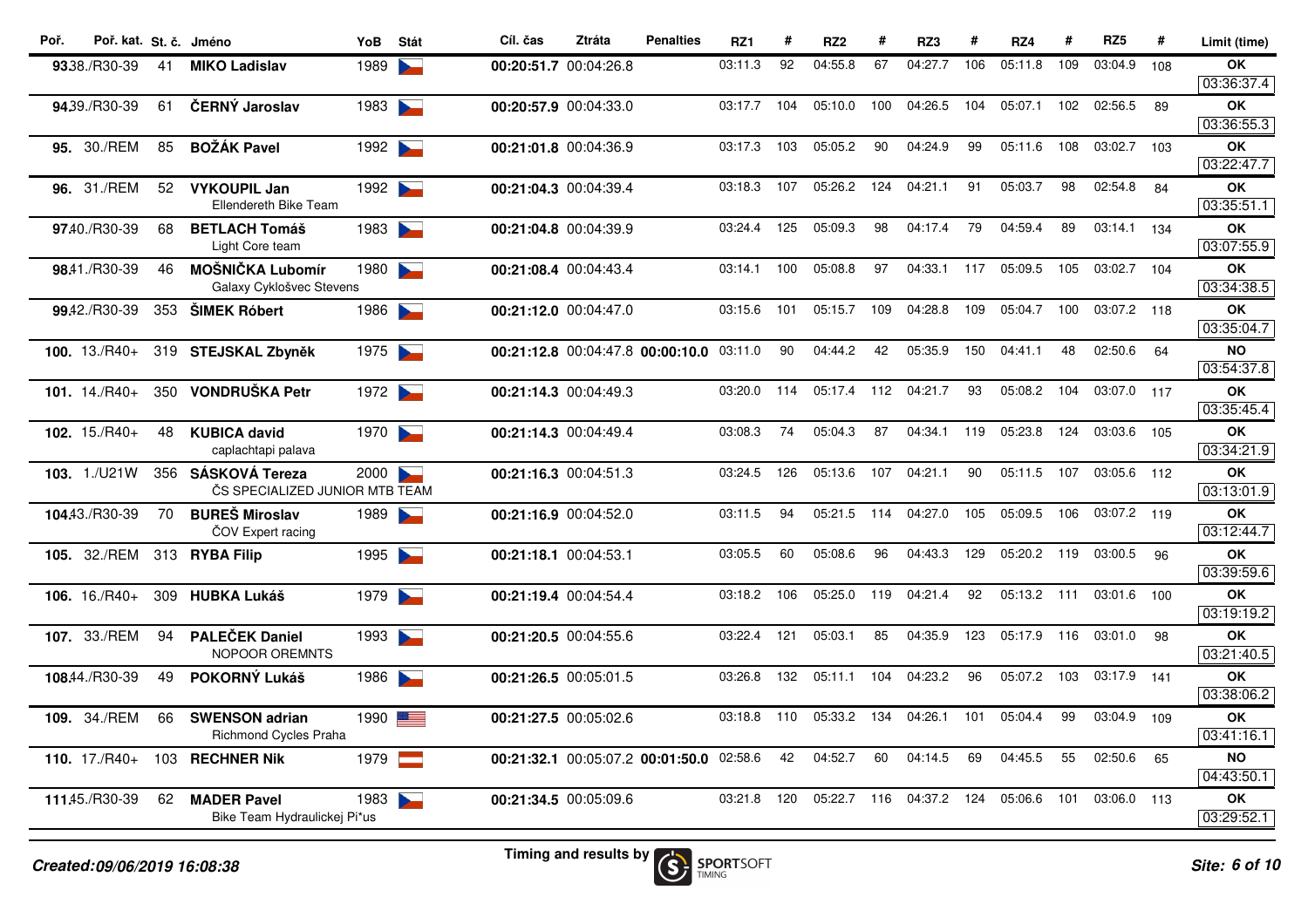| Poř. | Poř. kat. St. č. Jméno |     |                                                      | YoB            | Stát                              | Cíl. čas              | <b>Ztráta</b>                    | <b>Penalties</b> | RZ1     | #   | RZ <sub>2</sub> | #   | RZ3     | #   | RZ4     | #   | RZ <sub>5</sub> | #   | Limit (time)            |
|------|------------------------|-----|------------------------------------------------------|----------------|-----------------------------------|-----------------------|----------------------------------|------------------|---------|-----|-----------------|-----|---------|-----|---------|-----|-----------------|-----|-------------------------|
|      |                        |     | 112. 12./U21M 334 KALNÝ Jaroslav                     | 2003           |                                   |                       | 00:21:37.0 00:05:12.0 00:00:40.0 |                  | 03:10.4 | 86  | 05:21.3         | 113 | 04:23.4 | 97  | 05:01.2 | 94  | 03:00.7         | 97  | <b>NO</b>               |
|      |                        |     |                                                      |                |                                   |                       |                                  |                  |         |     |                 |     |         |     |         |     |                 |     | 04:07:14.7              |
|      |                        |     | 113. 35./REM 354 KŘIŠTIN Matěj                       | 1998           | <b>Contract Contract Contract</b> | 00:21:38.5 00:05:13.5 |                                  |                  | 03:11.7 | 95  | 05:10.9         | 103 | 04:25.0 | 100 | 05:16.0 | 114 | 03:34.9         | 149 | ΟK<br>03:34:59.6        |
|      | 114.46./R30-39         | 109 | ČERMÁK Jiří                                          | 1986           |                                   | 00:21:40.5 00:05:15.6 |                                  |                  | 03:19.8 | 113 | 05:21.9         | 115 | 04:29.2 | 111 | 05:18.8 | 117 | 03:10.6         | 124 | <b>NO</b>               |
|      |                        |     | <b>BIKE Racing Sušice</b>                            |                |                                   |                       |                                  |                  |         |     |                 |     |         |     |         |     |                 |     | 03:49:32.9              |
|      | 115.47./R30-39         |     | 275 SOLC Jakub                                       | 1984           | $\overline{\phantom{0}}$          | 00:21:50.8 00:05:25.8 |                                  |                  | 03:17.8 | 105 | 05:12.6         | 105 | 04:35.0 | 121 | 05:36.1 | 141 | 03:09.3         | 122 | <b>OK</b><br>03:34:58.7 |
|      | 116. $18./R40+$        | 56  | RŮŽIČKA Tomáš                                        | 1973           |                                   | 00:21:51.1 00:05:26.2 |                                  |                  | 03:23.0 | 124 | 05:29.0         | 127 | 04:32.9 | 115 | 05:23.8 | 123 | 03:02.1 101     |     | OK                      |
|      |                        |     | Hells boys                                           |                | <b>Contract Contract Contract</b> |                       |                                  |                  |         |     |                 |     |         |     |         |     |                 |     | 03:27:55.7              |
|      | <b>117.</b> 2./U21W    |     | 119 KUCHYNKOVÁ Simona<br><b>EVIL Bikes Czech</b>     | 2002 <b>EU</b> |                                   | 00:21:52.1 00:05:27.2 |                                  |                  | 03:20.6 | 117 | 05:28.1         | 126 | 04:33.0 | 116 | 05:23.7 | 122 | 03:06.5 115     |     | <b>OK</b><br>03:35:31.6 |
|      | 4./RZ                  | 95  | DURČÁKOVÁ Dominika 1985                              |                |                                   | 00:21:53.4 00:05:28.5 |                                  |                  | 03:30.2 | 135 | 05:25.6         | 120 | 04:35.0 | 122 | 05:17.1 | 115 | 03:05.3 111     |     | <b>OK</b>               |
| 118. |                        |     | <b>KROSS ENDURO TEAM</b>                             |                |                                   |                       |                                  |                  |         |     |                 |     |         |     |         |     |                 |     | 03:32:36.4              |
|      | 119.48./R30-39         |     | 276 VAŇHARA Petr                                     | 1980           | $\overline{\phantom{0}}$          | 00:21:53.8 00:05:28.8 |                                  |                  | 03:25.5 | 129 | 05:25.7         | 121 | 04:42.9 | 128 | 05:15.1 | 113 | 03:04.6         | 107 | OK                      |
|      |                        |     |                                                      |                |                                   |                       |                                  |                  |         |     |                 |     |         |     |         |     |                 |     | 03:33:12.9              |
|      | 120.49./R30-39         | 88  | POVÝŠIL Jan                                          | 1985           |                                   | 00:21:59.0 00:05:34.1 |                                  |                  | 03:25.6 | 130 | 05:26.4         | 125 | 04:46.2 | 132 | 05:13.7 | 112 | 03:06.9 116     |     | OK<br>03:38:47.0        |
|      | 12150./R30-39          |     | 342 VLČEK Tomáš                                      | 1982           |                                   | 00:22:00.0 00:05:35.0 |                                  |                  | 03:21.2 | 118 | 05:15.9         | 110 | 04:45.9 | 131 | 05:27.9 | 127 | 03:09.1 121     |     | OK                      |
|      |                        |     |                                                      |                |                                   |                       |                                  |                  |         |     |                 |     |         |     |         |     |                 |     | 03:36:45.9              |
|      | 12251./R30-39          |     | 110 ČIKL Miloš                                       | 1983           | <b>Comment</b>                    | 00:22:09.9 00:05:45.0 |                                  |                  | 03:31.0 | 138 | 05:23.3         | 118 | 04:46.4 | 134 | 05:20.9 | 120 | 03:08.1 120     |     | ΟK                      |
|      |                        |     | Light Core team                                      |                |                                   |                       |                                  |                  |         |     |                 |     |         |     |         |     |                 |     | 03:16:34.5              |
|      | <b>123.</b> 36./REM    | 54  | <b>KUNC Jan</b>                                      | 1991           | <b>Barnett Street</b>             | 00:22:12.9 00:05:47.9 |                                  |                  | 03:33.2 | 140 | 05:32.2         | 132 | 04:32.5 | 114 | 05:19.5 | 118 | 03:15.5 139     |     | ΟK                      |
|      |                        |     | Jednokolky.eu Kupkolo.cz                             |                |                                   |                       |                                  |                  |         |     |                 |     |         |     |         |     |                 |     | 03:08:04.4              |
|      | 12452./R30-39          | 55  | <b>KRAJNAK David</b><br>Bike Team Hydraulickej Pi*us | 1983           | <b>Participation</b>              | 00:22:15.0 00:05:50.0 |                                  |                  | 03:24.9 | 128 | 05:36.9         | 140 | 04:47.9 | 137 | 05:12.9 | 110 | 03:12.2 131     |     | OK<br>03:30:17.5        |
|      | 12553./R30-39          |     | 270 LUKEŠ Vratislav                                  | 1984           |                                   | 00:22:18.5 00:05:53.5 |                                  |                  | 03:20.4 | 116 | 05:33.8         | 135 | 04:34.2 | 120 | 05:34.3 | 139 | 03:15.8 140     |     | OK                      |
|      |                        |     |                                                      |                |                                   |                       |                                  |                  |         |     |                 |     |         |     |         |     |                 |     | 03:36:06.3              |
|      | 126. $19./R40+$        |     | 290 PALIVEC Vít                                      | 1979           |                                   | 00:22:27.4 00:06:02.4 |                                  |                  | 03:30.8 | 137 | 05:26.0         | 122 | 04:45.7 | 130 | 05:33.4 | 137 | 03:11.5         | 127 | OK                      |
|      |                        |     |                                                      |                |                                   |                       |                                  |                  |         |     |                 |     |         |     |         |     |                 |     | 03:35:33.9              |
|      | 12754./R30-39          | 90  | <b>HANOUSEK Aleš</b>                                 | 1989           |                                   | 00:22:31.2 00:06:06.2 |                                  |                  | 03:24.5 | 126 | 05:36.5         | 139 | 04:46.3 | 133 | 05:31.8 | 134 | 03:12.1 129     |     | <b>OK</b><br>03:21:27.6 |
|      | 128. $20./R40+$        | 71  | ZACIOS Štěpán                                        | 1975           |                                   | 00:22:33.3 00:06:08.3 |                                  |                  | 03:40.4 | 148 | 05:26.0         | 122 | 04:28.1 | 108 | 05:44.8 | 144 | 03:14.0         | 133 | OK                      |
|      |                        |     |                                                      |                |                                   |                       |                                  |                  |         |     |                 |     |         |     |         |     |                 |     | 03:43:07.6              |
|      | 12955./R30-39          | 75  | <b>HLAVA Jan</b>                                     | 1988           | <b>Participation</b>              | 00:22:38.1 00:06:13.2 |                                  |                  | 03:29.6 | 134 | 05:46.1         | 144 | 04:37.5 | 125 | 05:29.4 | 133 | 03:15.4 138     |     | <b>OK</b>               |
|      |                        |     |                                                      |                |                                   |                       |                                  |                  |         |     |                 |     |         |     |         |     |                 |     | 03:35:54.2              |
| 130. | 5./RZ                  | 274 | LIŠKOVÁ Simona                                       | 1977           | <b>Contract Contract</b>          | 00:22:40.1 00:06:15.1 |                                  |                  | 03:21.7 | 119 | 05:35.1         | 138 | 04:58.7 | 142 | 05:32.5 | 135 | 03:12.1 129     |     | ОΚ<br>03:27:12.9        |
|      |                        |     |                                                      |                |                                   |                       |                                  |                  |         |     |                 |     |         |     |         |     |                 |     |                         |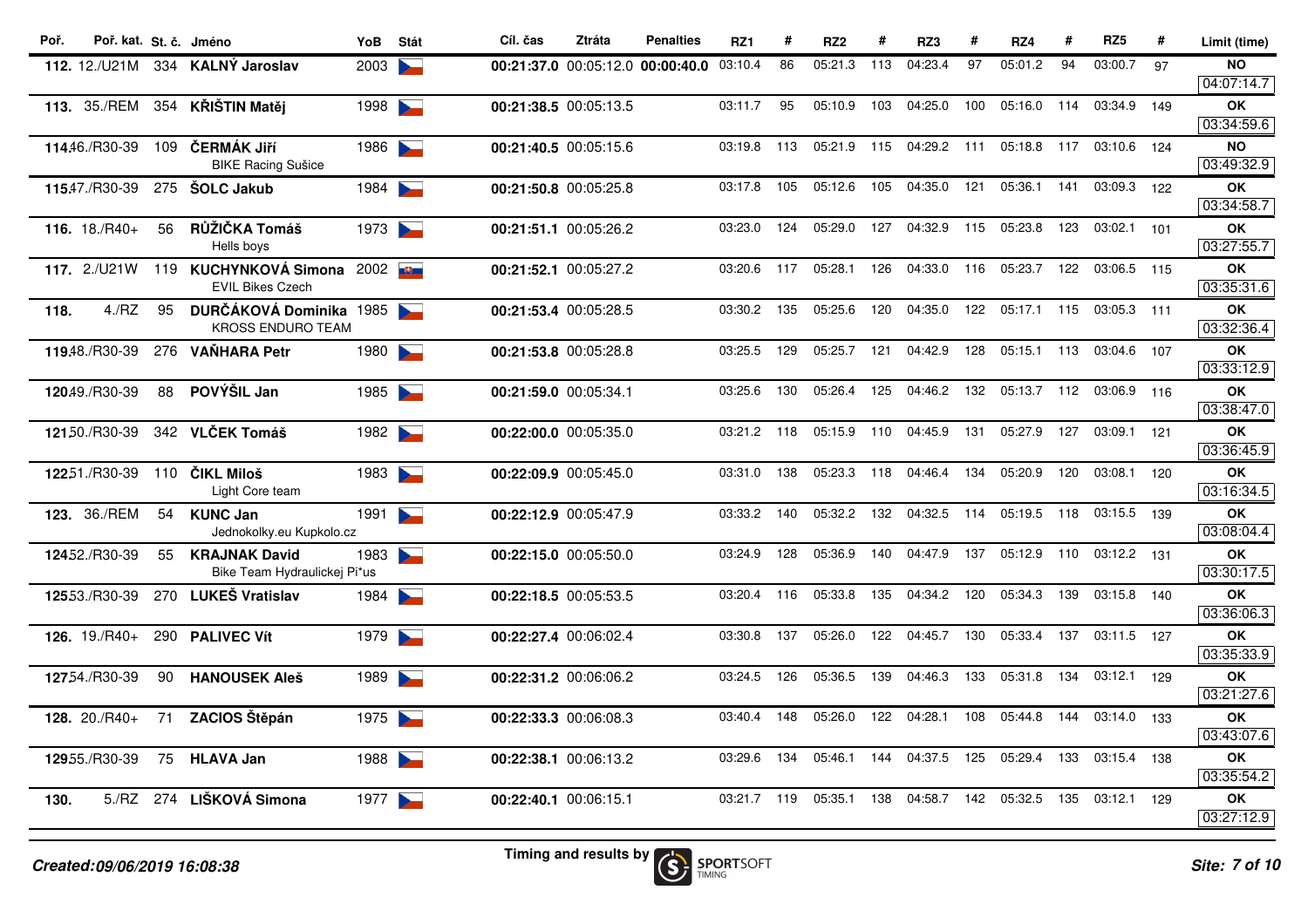| Poř. | Poř. kat. St. č. Jméno |     |                                  | YoB  | Stát                              | Cíl. čas              | <b>Ztráta</b> | <b>Penalties</b> | RZ1     | #   | RZ <sub>2</sub> | #   | RZ3     | #   | RZ4     | #   | RZ <sub>5</sub> | #     | Limit (time)            |
|------|------------------------|-----|----------------------------------|------|-----------------------------------|-----------------------|---------------|------------------|---------|-----|-----------------|-----|---------|-----|---------|-----|-----------------|-------|-------------------------|
|      | <b>131.</b> $3./U21W$  | 281 | <b>BEDRNÍKOVÁ Karolína</b>       | 2002 |                                   | 00:22:42.8 00:06:17.8 |               |                  | 03:33.2 | 140 | 05:34.5         | 137 | 04:54.6 | 141 | 05:29.1 | 131 | 03:11.4         | 126   | ΟK                      |
|      |                        |     |                                  |      |                                   |                       |               |                  |         |     |                 |     |         |     |         |     |                 |       | 03:28:56.7              |
|      | 13256./R30-39          | 59  | <b>LÁTAL Vojtěch</b>             | 1986 | <b>Contract Contract Contract</b> | 00:22:51.7 00:06:26.7 |               |                  | 03:23.0 | 123 | 05:32.7         | 133 | 04:42.1 | 127 | 06:01.7 | 149 | 03:11.9         | 128   | <b>NO</b><br>03:49:39.1 |
| 133. | 6./RZ                  | 63  | ŠÍRKOVÁ Jana                     | 1984 | <b>Contract Contract Contract</b> | 00:22:52.1 00:06:27.2 |               |                  | 03:39.7 | 147 | 05:31.3         | 129 | 04:47.4 | 135 | 05:34.0 | 138 | 03:19.6         | - 143 | OK                      |
|      |                        |     |                                  |      |                                   |                       |               |                  |         |     |                 |     |         |     |         |     |                 |       | 03:39:05.2              |
|      | <b>134.</b> 37./REM    |     | 345 STROLENÝ Josef               | 1990 | $\sim$                            | 00:22:53.5 00:06:28.5 |               |                  | 03:38.1 | 145 | 05:30.0         | 128 | 04:40.7 | 126 | 05:55.4 | 148 | 03:09.3         | 122   | OK                      |
|      |                        |     |                                  |      |                                   |                       |               |                  |         |     |                 |     |         |     |         |     |                 |       | 03:27:38.1              |
| 135. | 38./REM                |     | 163 JAKOUBEK Martin              | 1990 | <b>Contract Contract</b>          | 00:22:58.9 00:06:33.9 |               |                  | 03:38.4 | 146 | 05:37.4         | 141 | 04:47.6 | 136 | 05:28.7 | 130 | 03:26.7 147     |       | OK<br>03:29:55.5        |
|      | 136. 21./R40+          | 307 | <b>KOREC Karel</b>               | 1974 | <b>Contract Contract</b>          | 00:23:00.7 00:06:35.7 |               |                  | 03:23.0 | 122 | 06:12.9         | 149 | 04:51.8 | 139 | 05:26.7 | 125 | 03:06.3         | 114   | OK                      |
|      |                        |     |                                  |      |                                   |                       |               |                  |         |     |                 |     |         |     |         |     |                 |       | 03:32:42.8              |
|      | 137. $22./R40+$        | 339 | <b>JŮZEK Petr</b>                | 1976 |                                   | 00:23:03.0 00:06:38.0 |               |                  | 03:36.0 | 143 | 05:51.4         | 147 | 04:52.9 | 140 | 05:27.7 | 126 | 03:15.0         | 137   | OK                      |
|      |                        |     |                                  |      |                                   |                       |               |                  |         |     |                 |     |         |     |         |     |                 |       | 03:36:33.8              |
| 138. | 7. / RZ                | 81  | <b>KUBÍNOVÁ Lucie</b>            | 1993 |                                   | 00:23:06.6 00:06:41.7 |               |                  | 03:37.2 | 144 | 05:32.0         | 131 | 05:06.7 | 145 | 05:29.3 | 132 | 03:21.3 144     |       | <b>OK</b><br>03:29:40.6 |
|      | 139. $23./R40+$        | 72  | ŠKOLOUDÍK Marek                  | 1979 | <b>Contract Contract Contract</b> | 00:23:10.1 00:06:45.2 |               |                  | 03:33.2 | 142 | 05:48.2         | 146 | 04:48.7 | 138 | 05:45.3 | 145 | 03:14.5 135     |       | <b>NO</b>               |
|      |                        |     |                                  |      |                                   |                       |               |                  |         |     |                 |     |         |     |         |     |                 |       | 03:47:07.7              |
|      | 140. 13./U21M          |     | 284 DUŠÁK Martin                 | 2002 |                                   | 00:23:11.8 00:06:46.8 |               |                  | 05:59.8 | 160 | 05:07.5         | 93  | 04:18.0 | 83  | 04:55.5 | 82  | 02:51.0         | 67    | OK                      |
|      |                        |     |                                  |      |                                   |                       |               |                  |         |     |                 |     |         |     |         |     |                 |       | 03:26:39.1              |
|      | 14157./R30-39          |     | 101 STREHL Jan-Phillip           | 1984 |                                   | 00:23:15.5 00:06:50.5 |               |                  | 04:39.3 | 158 | 05:23.0         | 117 | 04:33.7 | 118 | 05:28.1 | 128 | 03:11.2 125     |       | OK<br>03:41:02.2        |
|      | 14258./R30-39          | 64  | <b>JANDA Petr</b>                | 1988 | <b>Contract Contract</b>          | 00:23:23.9 00:06:59.0 |               |                  | 03:30.7 | 136 | 05:33.9         | 136 | 05:36.0 | 151 | 05:28.3 | 129 | 03:14.8         | 136   | OK                      |
|      |                        |     |                                  |      |                                   |                       |               |                  |         |     |                 |     |         |     |         |     |                 |       | 03:28:18.5              |
| 143. | 39./REM                | 73  | <b>PEKNÍK Oliver</b>             | 1994 | <b>Contract Contract Contract</b> | 00:23:32.4 00:07:07.5 |               |                  | 03:46.0 | 150 | 05:39.0         | 142 | 05:02.0 | 144 | 05:45.7 | 146 | 03:19.4 142     |       | OK                      |
|      |                        |     |                                  |      |                                   |                       |               |                  |         |     |                 |     |         |     |         |     |                 |       | 03:16:51.8              |
|      | 144. 14./U21M          | 47  | VYKYPĚL Šimon                    | 2001 | <b>Contract Contract</b>          | 00:23:34.2 00:07:09.3 |               |                  | 03:13.1 | 98  | 07:55.7         | 156 | 04:27.7 | 107 | 05:00.4 | 92  | 02:57.1         | 91    | OK<br>03:41:40.0        |
|      | 145. 24./R40+          | 97  | Cycology<br><b>SMEJKAL Jiří</b>  | 1959 |                                   | 00:23:54.6 00:07:29.7 |               |                  | 03:49.3 | 151 | 05:46.5         | 145 | 04:58.7 | 143 | 05:51.4 | 147 | 03:28.4         | 148   | <b>OK</b>               |
|      |                        |     | Gigantic Racing Team             |      | <b>Contract Contract Contract</b> |                       |               |                  |         |     |                 |     |         |     |         |     |                 |       | 03:33:27.2              |
|      | 14659./R30-39          | 76  | <b>GLINZ Jakub</b>               | 1988 |                                   | 00:24:08.9 00:07:44.0 |               |                  | 03:45.8 | 149 | 06:15.1         | 151 | 05:06.8 | 146 | 05:37.4 | 143 | 03:23.5         | 145   | <b>OK</b>               |
|      |                        |     | JakubGlinz.com                   |      |                                   |                       |               |                  |         |     |                 |     |         |     |         |     |                 |       | 03:35:37.6              |
|      |                        |     | 147. 15./U21M 312 JÍCHA Benjamin | 1999 |                                   | 00:24:23.7 00:07:58.7 |               |                  | 03:17.2 | 102 | 05:13.4         | 106 | 07:26.2 | 157 | 05:21.8 | 121 | 03:05.1 110     |       | <b>OK</b>               |
|      |                        |     |                                  |      |                                   |                       |               |                  | 04:10.8 | 154 | 06:03.0         | 148 | 05:23.2 | 148 | 06:09.8 | 151 |                 |       | 03:40:09.8              |
| 148. | 8./RZ                  |     | 291 TREFNÁ Tereza                | 1987 | <b>Contract Contract Contract</b> | 00:25:12.4 00:08:47.4 |               |                  |         |     |                 |     |         |     |         |     | 03:25.6 146     |       | OK<br>03:37:32.5        |
| 149. |                        |     | 9./RZ 129 CSEH Veronika          | 1970 | <u>e a</u>                        | 00:25:15.6 00:08:50.7 |               |                  | 04:07.1 | 153 | 06:14.9         | 150 | 05:08.6 | 147 | 06:07.7 | 150 | 03:37.2 150     |       | ОK                      |
|      |                        |     | Alpinbike Team                   |      |                                   |                       |               |                  |         |     |                 |     |         |     |         |     |                 |       | 03:12:34.0              |
|      |                        |     |                                  |      |                                   |                       |               |                  |         |     |                 |     |         |     |         |     |                 |       |                         |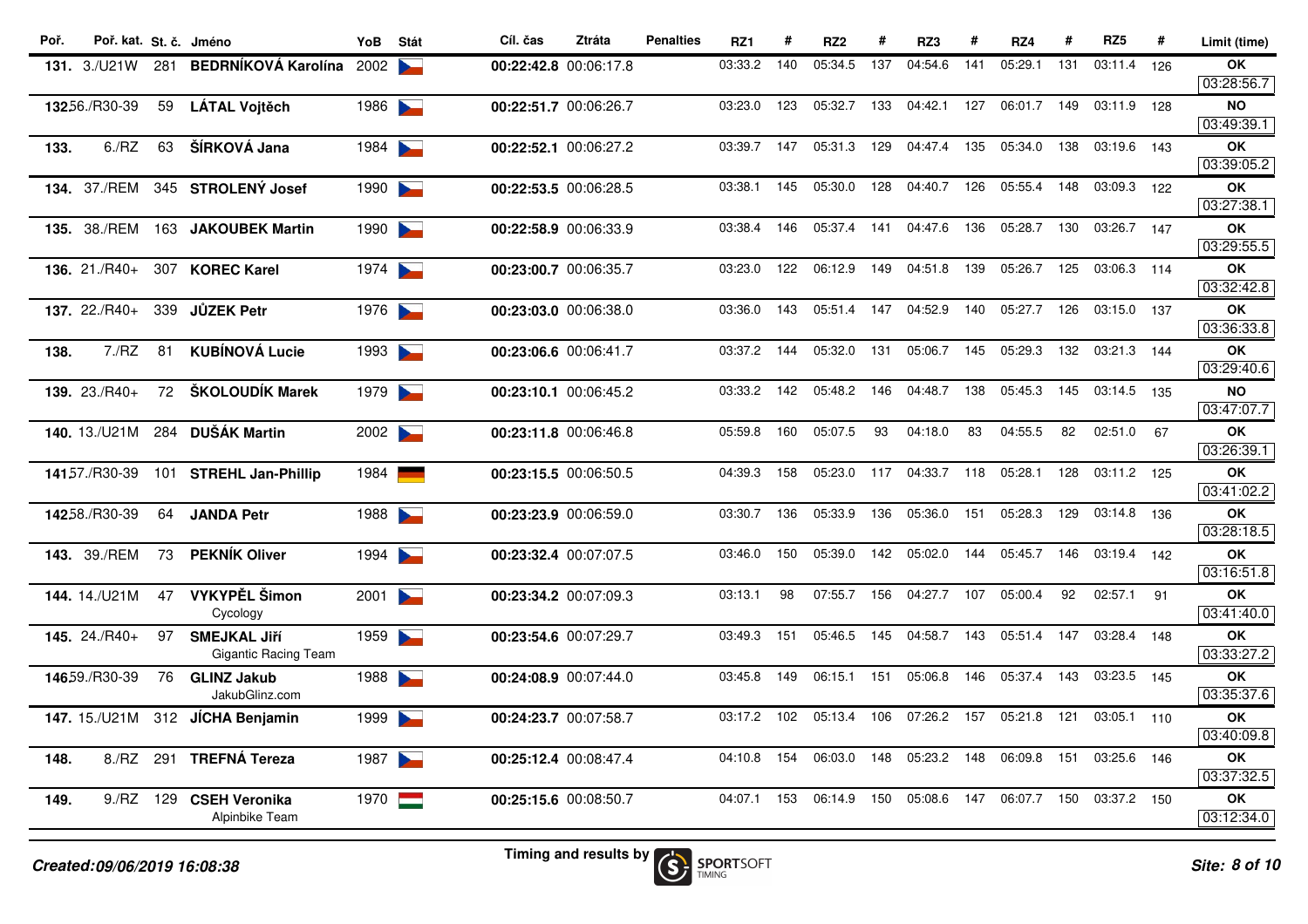| Poř. |           |    | Poř. kat. St. č. Jméno                                    | YoB Stát |        | Cíl. čas              | <b>Ztráta</b> | <b>Penalties</b>                                     | RZ1         | #   | RZ <sub>2</sub> | #   | RZ3                                      | #   | RZ4             | #   | RZ <sub>5</sub> | #   | Limit (time)            |
|------|-----------|----|-----------------------------------------------------------|----------|--------|-----------------------|---------------|------------------------------------------------------|-------------|-----|-----------------|-----|------------------------------------------|-----|-----------------|-----|-----------------|-----|-------------------------|
| 150. |           |    | 10./RZ 121 MIKUŠOVÁ Věra<br>Qayron Factory Team           | 1990     | $\sim$ |                       |               | 00:27:47.5 00:11:22.6 00:00:10.0 04:17.3             |             | 155 | 06:55.3         | 153 | 05:34.9                                  | 149 | 06:30.4         | 152 | 04:19.4         | 152 | NO<br>03:54:17.3        |
| 151. |           |    | 11./RZ 74 ADAMŮ lva                                       | 1988     |        |                       |               | 00:29:28.2 00:13:03.3 00:00:40.0 04:39.2 157 07:30.8 |             |     |                 | 155 | 05:36.2                                  | 152 | 06:53.8         | 153 | 04:08.1 151     |     | <b>NO</b><br>04:06:05.1 |
|      |           |    | Qayron Factory Team<br>15250./R30-39 114 VILDMAN Jaroslav | 1982     |        | 01:04:46.4 00:48:21.4 |               |                                                      |             |     |                 |     | 03:20.0 115 05:31.7 130 04:31.6 113      |     | 48:09.3 155     |     | 03:13.5 132     |     | OK                      |
|      |           |    |                                                           |          |        |                       |               |                                                      |             |     |                 |     |                                          |     |                 |     |                 |     | 03:43:22.2              |
|      | U21M      |    | 34 VYKYPĚL Matouš<br>Cycology                             | 2001     |        | <b>DNF</b>            |               |                                                      | 03:18.7 109 |     |                 |     |                                          |     |                 |     |                 |     | OK                      |
|      | R40+      | 57 | VOŠTA Jan<br>SKIBIKECENTRUM.CZ                            | 1979     |        | <b>DNF</b>            |               |                                                      | 05:15.8     | 159 |                 |     | 10:16.0  158  04:31.2  112  05:35.2  140 |     |                 |     |                 |     | OK                      |
|      | $R40+$    | 83 | <b>BARTOŠ Martin</b>                                      | 1979     |        | <b>DNF</b>            |               |                                                      | 04:38.8     | 156 | 07:18.3 154     |     | 06:14.6 154                              |     |                 |     |                 |     | ОK                      |
|      | R40+      | 89 | <b>HANÁK Petr</b><br>SK Velo Praha                        | 1974     |        | <b>DNF</b>            |               |                                                      | 03:28.8     | 133 |                 |     | 05:43.1 143 04:26.2 102 04:59.9          |     |                 | 90  |                 |     | OK                      |
|      | R30-39    | 91 | <b>SIMAN Peter</b><br>SKIBIKECENTRUM.CZ                   | 1988     |        | <b>DNF</b>            |               |                                                      | 03:08.4     | 76  |                 |     |                                          |     |                 |     |                 |     | OK                      |
|      |           |    | REM 120 KRÁL Vojtěch<br><b>KUBASPORT</b>                  | 1992     |        | <b>DNF</b>            |               |                                                      | 03:08.3     | 75  | 08:45.4 157     |     |                                          |     |                 |     |                 |     | OK                      |
|      | R30-39    |    | 124 PAKOSTA Tomáš<br>SPOKE.cz                             | 1988     |        | <b>DNF</b>            |               |                                                      |             |     |                 |     |                                          |     |                 |     |                 |     | OK                      |
|      | U21M      |    | 126 HANÁK Jakub<br>ČS SPECIALIZED JUNIOR MTB TEAM         | 2002     |        | <b>DNF</b>            |               |                                                      | 02:52.5     | 28  | 04:38.3         | 26  | 07:16.1                                  | 156 |                 |     |                 |     | OK                      |
|      |           |    | RZ 303 NEUMANNOVÁ Abigail 1997                            |          |        | <b>DNF</b>            |               |                                                      | 03:56.5 152 |     |                 |     | 06:25.6 152 06:29.0                      |     | 155 07:59.3 154 |     |                 |     | <b>OK</b>               |
|      | R30-39    | 33 | <b>KRAMPERA Milan</b>                                     | 1981     |        | <b>DNS</b>            |               |                                                      |             |     |                 |     |                                          |     |                 |     |                 |     | OK                      |
|      | U21M      |    | 58 ČÁP Jan                                                | 2001     |        | <b>DNS</b>            |               |                                                      |             |     |                 |     |                                          |     |                 |     |                 |     | <b>OK</b>               |
|      | <b>RZ</b> | 60 | RUSŇAKOVÁ Kristýna<br>Enduro cirkus                       | 1986     |        | <b>DNS</b>            |               |                                                      |             |     |                 |     |                                          |     |                 |     |                 |     | OK                      |
|      | R30-39    | 67 | <b>KREJČÍ Zdenek</b><br><b>Buroklub</b>                   | 1982     |        | <b>DNS</b>            |               |                                                      |             |     |                 |     |                                          |     |                 |     |                 |     | OK                      |
|      | R30-39    | 78 | <b>ORAVEC Marek</b><br>Petr Cech Sport Enduro Team        | 1988     |        | <b>DNS</b>            |               |                                                      |             |     |                 |     |                                          |     |                 |     |                 |     | OK                      |
|      | R40+      | 79 | <b>SMETANÍK Milan</b><br>Gigantic Racing Team             | 1974     |        | <b>DNS</b>            |               |                                                      |             |     |                 |     |                                          |     |                 |     |                 |     | <b>OK</b>               |
|      | $R40+$    | 82 | ŠPIČÁK Miroslav<br><b>DMR bikes Katmar</b>                | 1976     |        | <b>DNS</b>            |               |                                                      |             |     |                 |     |                                          |     |                 |     |                 |     | OK                      |